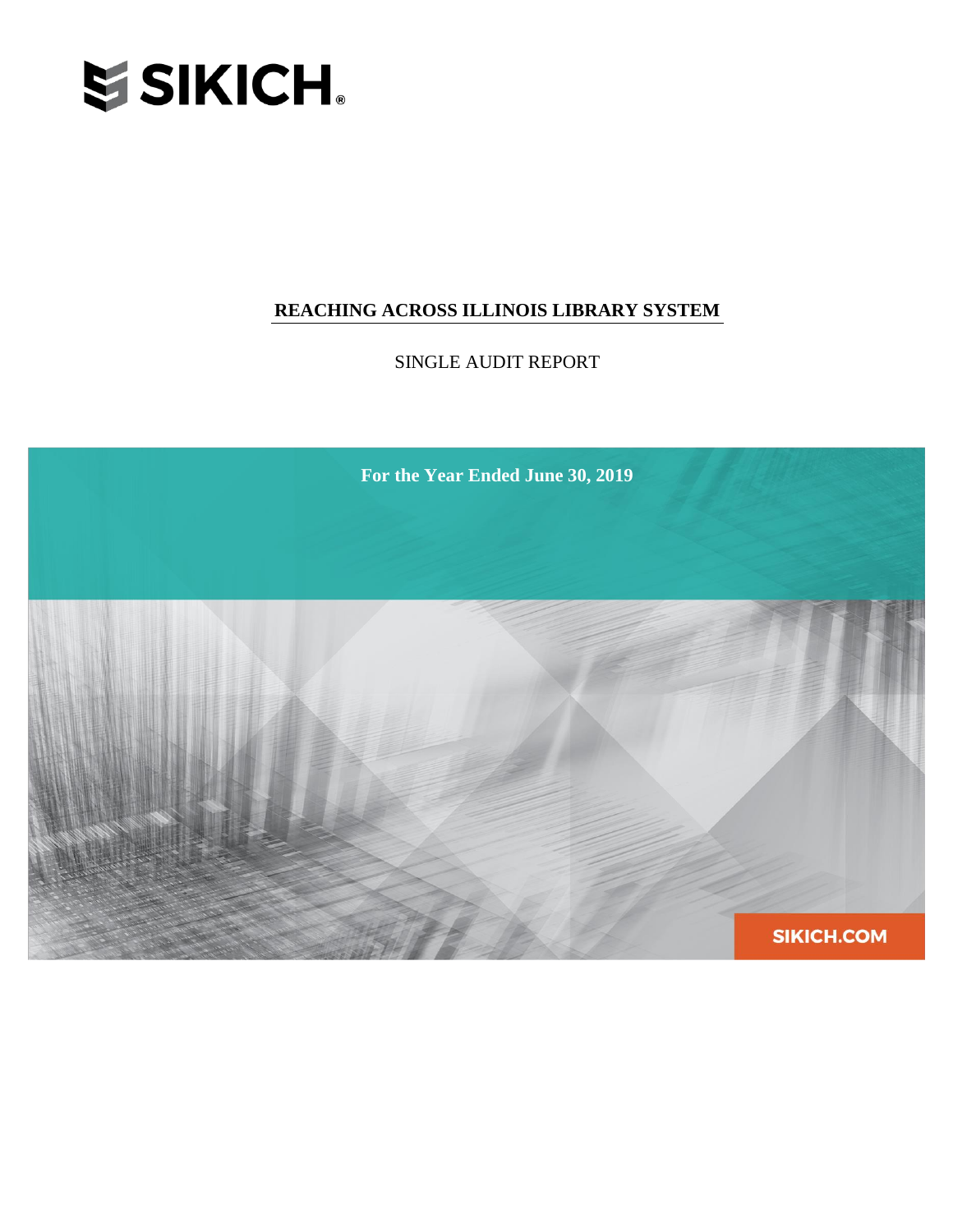# $Page(s)$

| Independent Auditor's Report on Internal Control over Financial<br>Reporting and on Compliance and Other Matters Based on an |         |
|------------------------------------------------------------------------------------------------------------------------------|---------|
| Audit of Financial Statements Performed in Accordance with                                                                   |         |
|                                                                                                                              | $1 - 2$ |
| Independent Auditor's Report on Compliance for Each Major                                                                    |         |
| Federal Program; Report on Internal Control over Compliance;                                                                 |         |
| and Report on the Schedule of Expenditures of Federal Awards                                                                 |         |
|                                                                                                                              | $3-5$   |
|                                                                                                                              | 6       |
|                                                                                                                              | $7-8$   |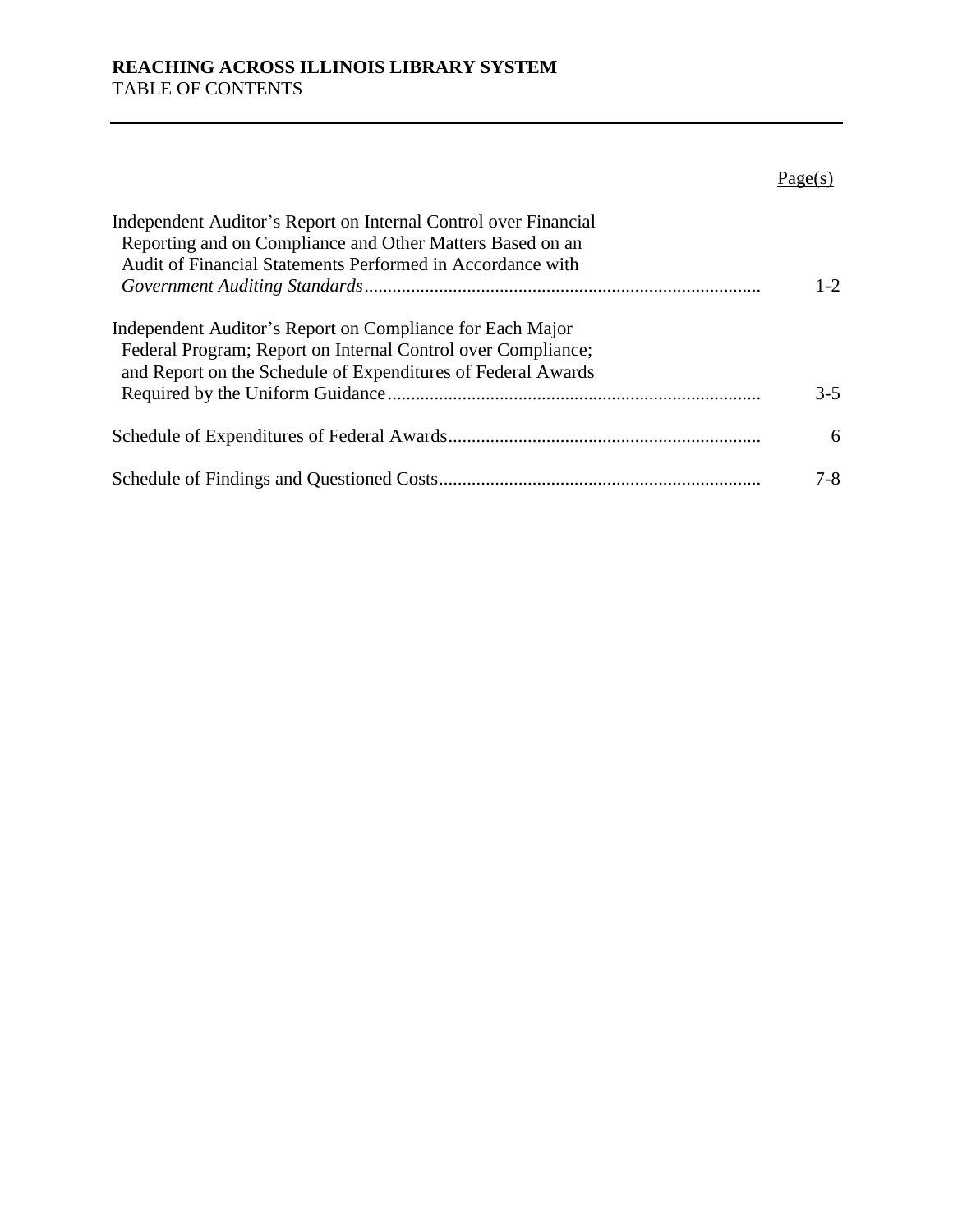

1415 West Diehl Road, Suite 400 Naperville, IL 60563 630.566.8400

**SIKICH.COM** 

## **INDEPENDENT AUDITOR'S REPORT ON INTERNAL CONTROL OVER FINANCIAL REPORTING AND ON COMPLIANCE AND OTHER MATTERS BASED ON AN AUDIT OF FINANCIAL STATEMENTS PERFORMED IN ACCORDANCE WITH** *GOVERNMENT AUDITING STANDARDS*

Members of the Board of Directors Reaching Across Illinois Library System

We have audited, in accordance with the auditing standards generally accepted in the United States of America and the standards applicable to financial audits contained in *Government Auditing Standards*  issued by the Comptroller General of the United States, the financial statements of the governmental activities, each major fund, and the aggregate remaining fund information of Reaching Across Illinois Library System (RAILS), as of and for the year ended June 30, 2019, and the related notes to the financial statements, which collectively comprise RAILS' basic financial statements, and have issued our report thereon dated September 17, 2019.

## **Internal Control Over Financial Reporting**

In planning and performing our audit of the financial statements, we considered Reaching Across Illinois Library System's internal control over financial reporting (internal control) to determine the audit procedures that are appropriate in the circumstances for the purpose of expressing our opinions on the financial statements, but not for the purpose of expressing an opinion on the effectiveness of Reaching Across Illinois Library System's internal control. Accordingly, we do not express an opinion on the effectiveness of RAILS' internal control.

A *deficiency in internal control* exists when the design or operation of a control does not allow management or employees, in the normal course of performing their assigned functions, to prevent, or detect and correct, misstatements on a timely basis. A *material weakness* is a deficiency, or a combination of deficiencies, in internal control, such that there is a reasonable possibility that a material misstatement of the entity's financial statements will not be prevented, or detected and corrected on a timely basis. A *significant deficiency* is a deficiency, or a combination of deficiencies, in internal control that is less severe than a material weakness, yet important enough to merit attention by those charged with governance.

Our consideration of internal control was for the limited purpose described in the first paragraph of this section and was not designed to identify all deficiencies in internal control that might be material weaknesses or significant deficiencies. Given these limitations, during our audit we did not identify any deficiencies in internal control that we consider to be material weaknesses. However, material weaknesses may exist that have not been identified.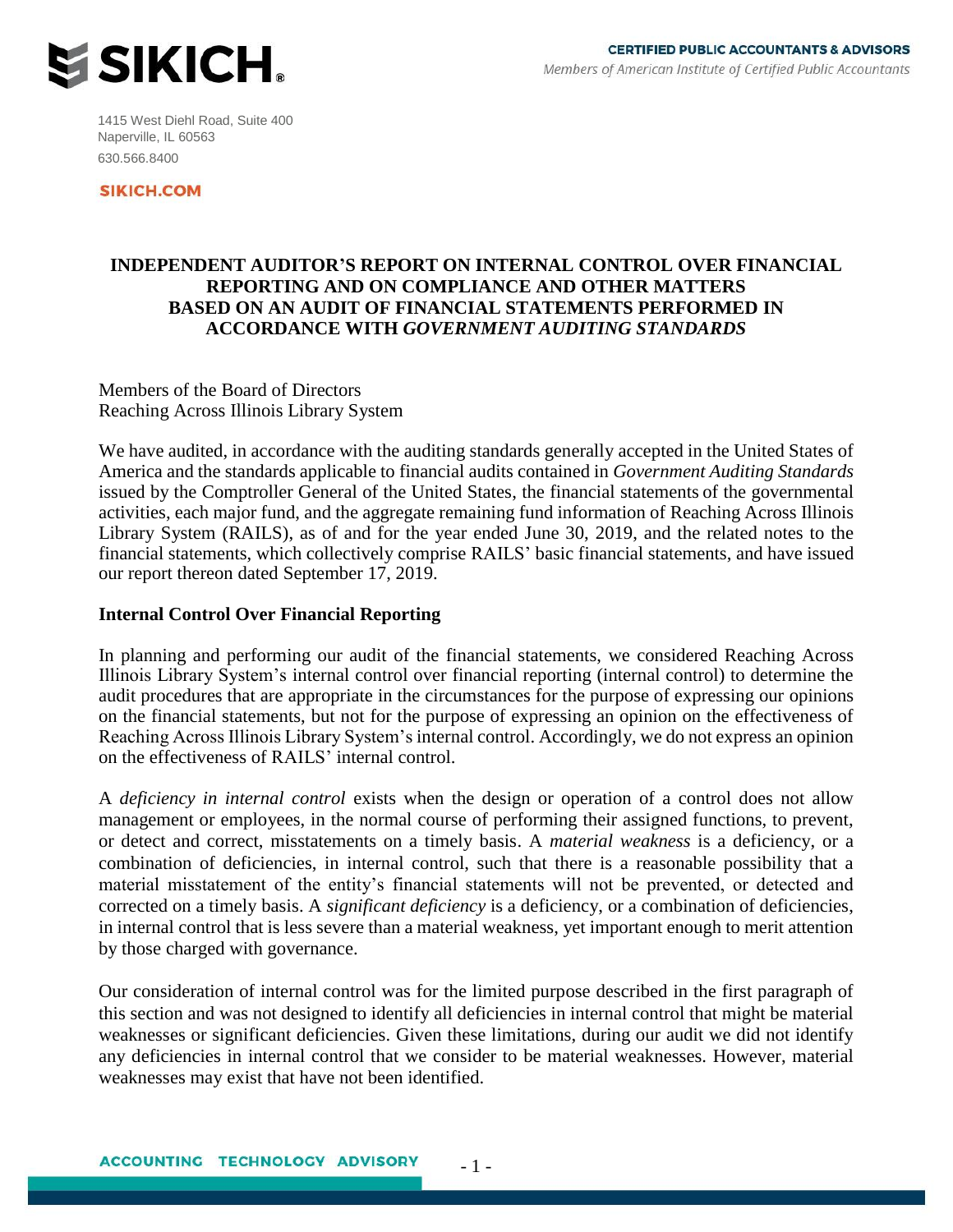## **Compliance and Other Matters**

As part of obtaining reasonable assurance about whether RAILS' financial statements are free from material misstatement, we performed tests of its compliance with certain provisions of laws, regulations, contracts, and grant agreements, noncompliance with which could have a direct and material effect on the determination of financial statement amounts. However, providing an opinion on compliance with those provisions was not an objective of our audit, and accordingly, we do not express such an opinion. The results of our tests disclosed no instances of noncompliance or other matters that are required to be reported under *Government Auditing Standards*.

## **Purpose of this Report**

The purpose of this report is solely to describe the scope of our testing of internal control and compliance and the results of that testing, and not to provide an opinion on the effectiveness of the organization's internal control or on compliance. This report is an integral part of an audit performed in accordance with *Government Auditing Standards* in considering the organization's internal control and compliance. Accordingly, this communication is not suitable for any other purpose.

Sikich 11P

Naperville, Illinois September 17, 2019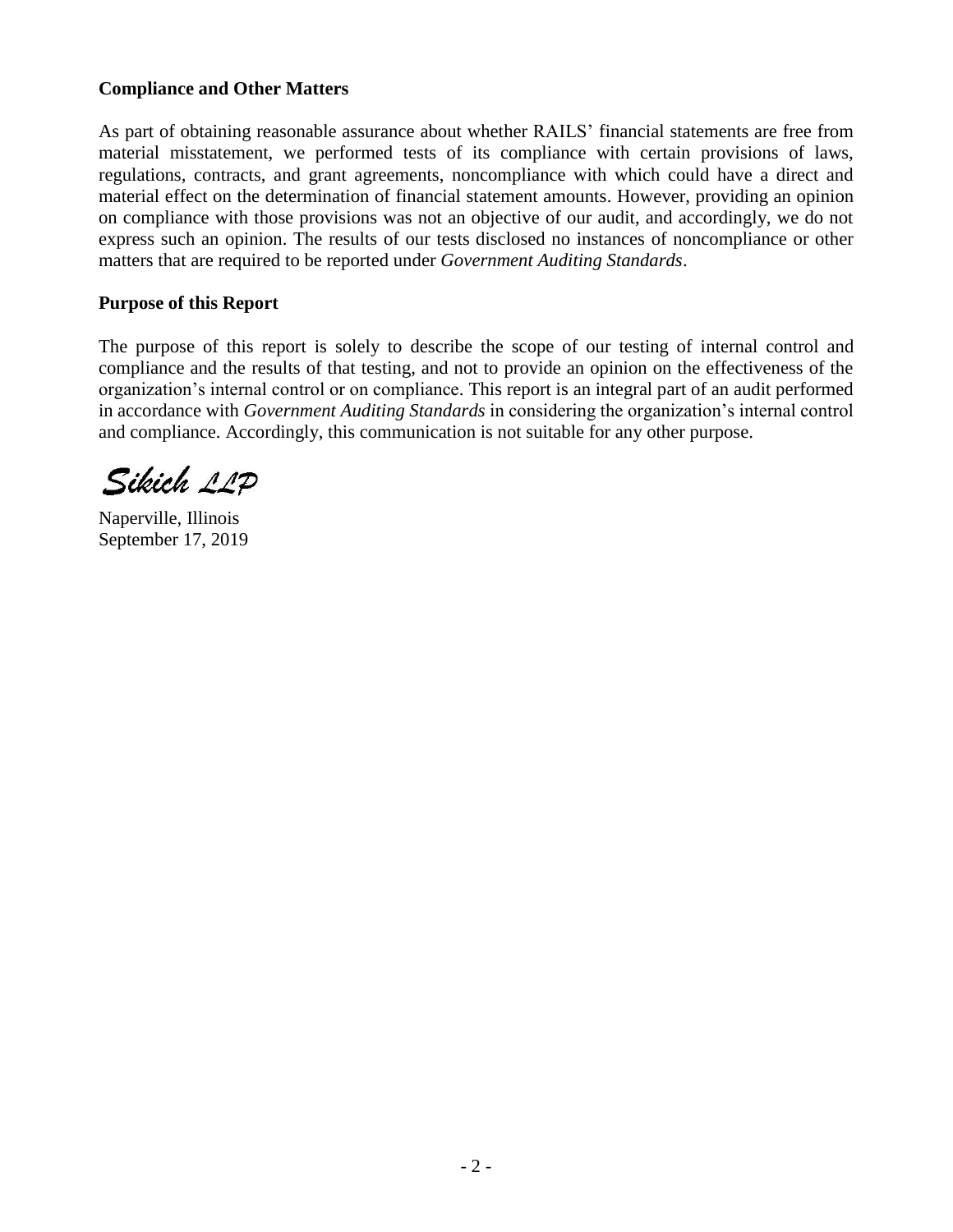

1415 West Diehl Road, Suite 400 Naperville, IL 60563 630.566.8400

**SIKICH.COM** 

## **INDEPENDENT AUDITOR'S REPORT ON COMPLIANCE FOR EACH MAJOR FEDERAL PROGRAM; REPORT ON INTERNAL CONTROL OVER COMPLIANCE; AND REPORT ON SCHEDULE OF EXPENDITURES OF FEDERAL AWARDS REQUIRED BY UNIFORM GUIDANCE**

Members of the Board of Directors Reaching Across Illinois Library System

## **Report on Compliance for Each Major Federal Program**

We have audited the Reaching Across Illinois Library System (RAILS) compliance with the types of compliance requirements described in the *OMB Compliance Supplement* that could have a direct and material effect on each of the major federal programs for the year ended June 30, 2019. RAILS' major federal programs are identified in the summary of auditor's results section of the accompanying schedule of findings and questioned costs.

## *Management's Responsibility*

Management is responsible for compliance with the federal statutes, regulations, and the terms and conditions of its federal awards applicable to its federal programs.

## *Auditor's Responsibility*

Our responsibility is to express an opinion on compliance for each of RAILS' major federal programs based on our audit of the types of compliance requirements referred to above. We conducted our audit of compliance in accordance with auditing standards generally accepted in the United States of America; the standards applicable to financial audits contained in *Government Auditing Standards*, issued by the Comptroller General of the United States; and the audit requirements of Title 2 U.S. *Code of Federal Regulations* Part 200, *Uniform Administrative Requirements, Cost Principles, and Audit Requirements for Federal Awards* (Uniform Guidance). Those standards and the Uniform Guidance required that we plan and perform the audit to obtain reasonable assurance about whether noncompliance with the types of compliance requirements referred to above that could have a direct and material effect on a major federal program occurred. An audit includes examining, on a test basis, evidence about RAILS' compliance with those requirements and performing such other procedures as we considered necessary in the circumstances.

We believe that our audit provides a reasonable basis for our opinion on compliance for each major federal program. However, our audit does not provide a legal determination of RAILS' compliance.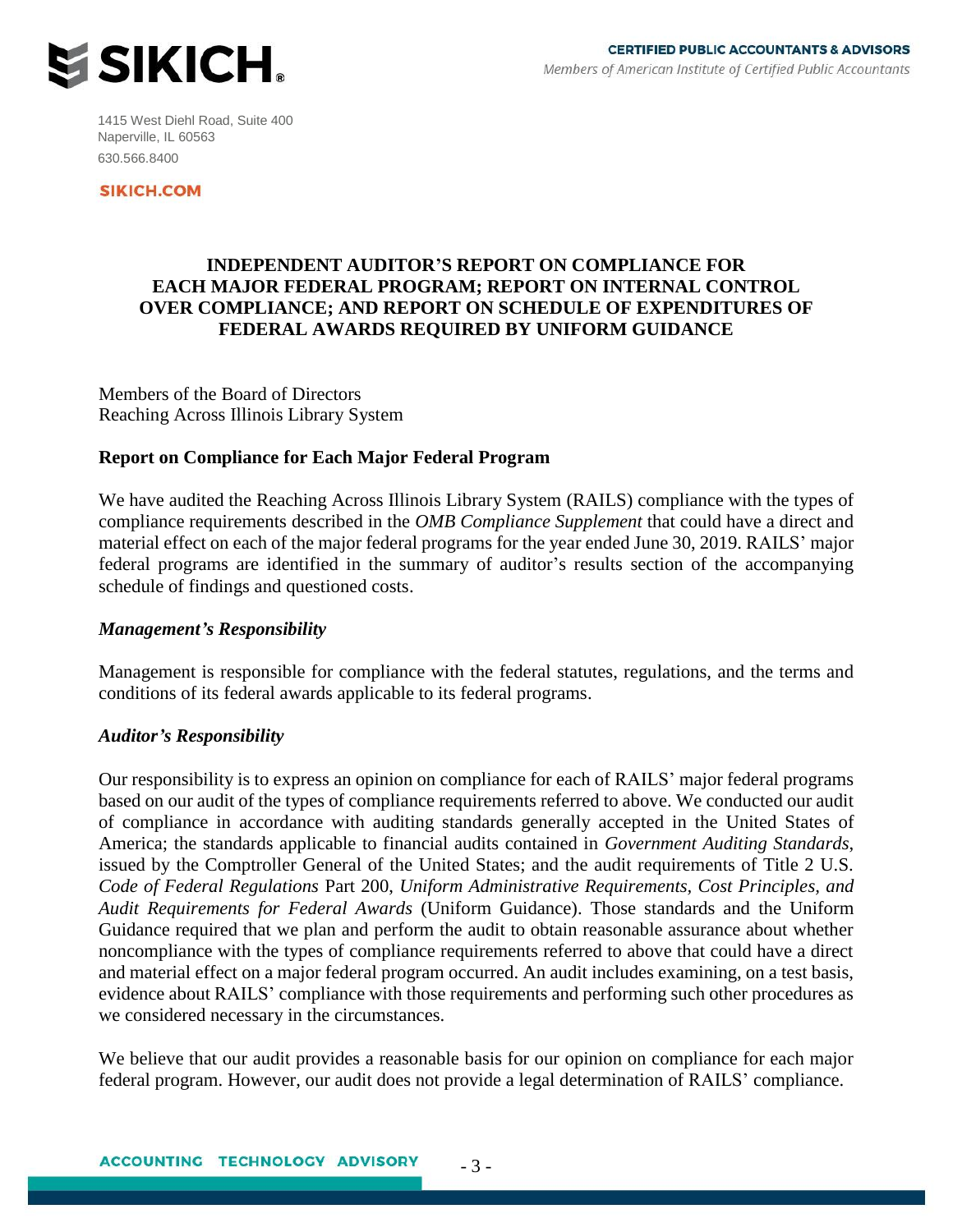## *Opinion on Each Major Federal Program*

In our opinion, the Reaching Across Illinois Library System complied, in all material respects, with the types of compliance requirements referred to above that could have a direct and material effect on each of its major federal programs for the year ended June 30, 2019.

## **Report on Internal Control Over Compliance**

The management of RAILS is responsible for establishing and maintaining effective internal control over compliance with the types of compliance requirements referred to above. In planning and performing our audit, we considered RAILS' internal control over compliance with requirements that could have a direct and material effect on a major federal program in order to determine our auditing procedures that are appropriate in the circumstances for the purpose of expressing our opinion on compliance in accordance with the Uniform Guidance, but not for the purpose of expressing an opinion on the effectiveness of internal control over compliance. Accordingly, we do not express an opinion on the effectiveness of RAILS' internal control over compliance.

A *deficiency in internal control over compliance* exists when the design or operation of a control over compliance does not allow management or employees, in the normal course of performing their assigned functions, to prevent, or detect and correct, noncompliance with a type of compliance requirement of a federal program on a timely basis. A *material weakness in internal control over compliance* is a deficiency, or combination of deficiencies, in internal control over compliance, such that there is a reasonable possibility that material noncompliance with a type of compliance requirement of a federal program will not be prevented, or detected and corrected, on a timely basis. A *significant deficiency in internal control over compliance* is a deficiency, or a combination of deficiencies, in internal control over compliance with a type of compliance requirement of a federal program that is less severe than a material weakness in internal control over compliance, yet important enough to merit attention by those charged with governance.

Our consideration of internal control over compliance was for the limited purpose described in the first paragraph of this section and was not designed to identify all deficiencies in internal control over compliance that might be material weaknesses or significant deficiencies. We did not identify any deficiencies in internal control over compliance that we consider to be material weaknesses. However, material weaknesses may exist that have not been identified.

The purpose of this report on internal control over compliance is solely to describe the scope of our testing of internal control over compliance and the results of that testing based on the requirements of the Uniform Guidance. Accordingly, this report is not suitable for any other purpose.

## **Report on Schedule of Expenditures of Federal Awards Required by Uniform Guidance**

We have audited the financial statements of the governmental activities, each major fund and the aggregate remaining information of RAILS as of and for the year ended June 30, 2019 and the related notes to financial statements, which collectively comprise RAILS' basic financial statements. We issued our report thereon dated September 17, 2019, which contained unmodified opinions on those financial statements. Our audit was conducted for the purpose of forming opinions on the financial statements that collectively comprise the basic financial statements. The accompanying schedule of expenditures of federal awards is presented for purposes of additional analysis as required by the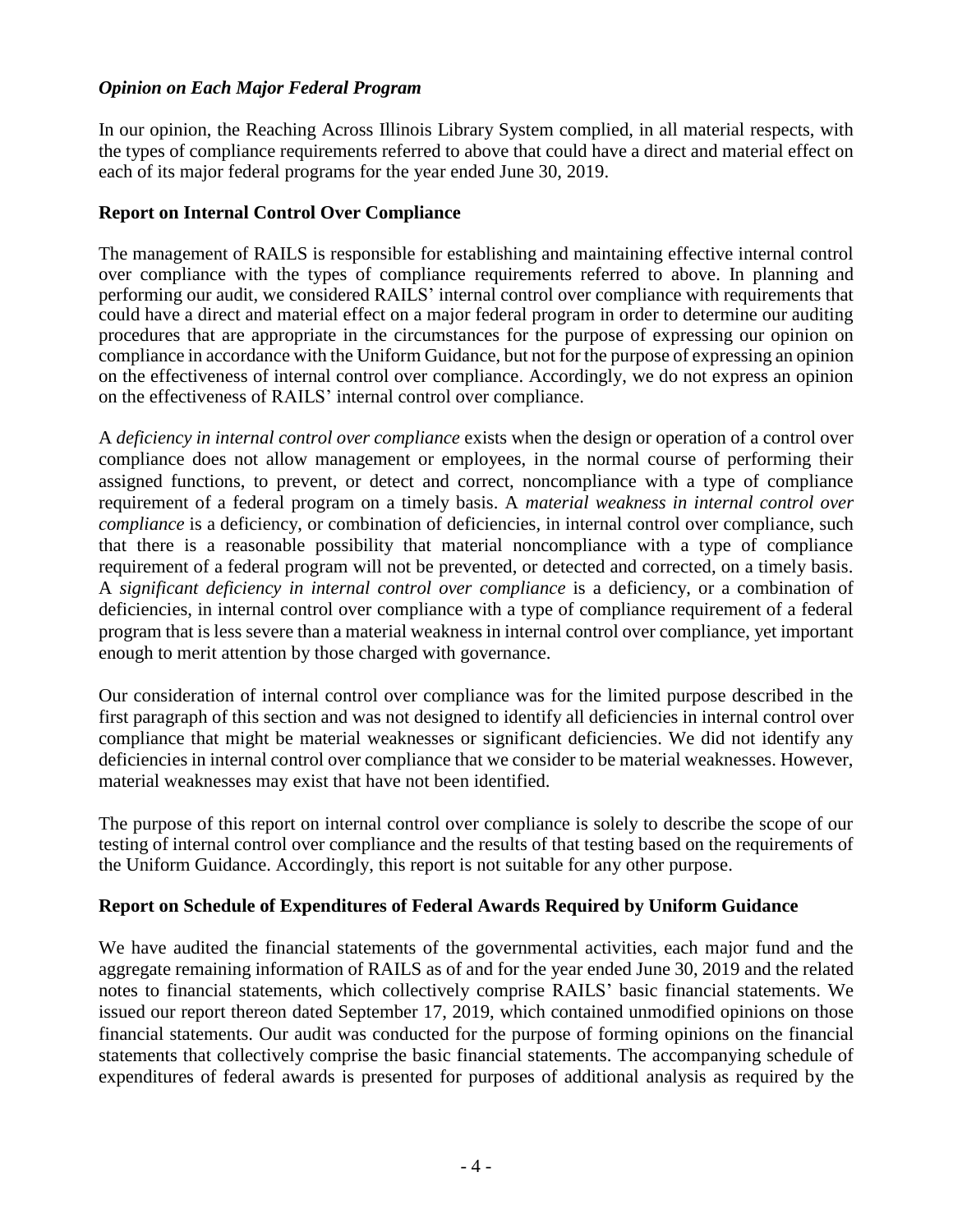Uniform Guidance and is not a required part of the basic financial statements. Such information is the responsibility of management and was derived from and relates directly to the underlying accounting and other records used to prepare the financial statements. The information has been subjected to the auditing procedures applied in the audit of the basic financial statements and certain additional procedures, including comparing and reconciling such information directly to the underlying accounting and other records used to prepare the financial statements or to the financial statements themselves, and other additional procedures in accordance with auditing standards generally accepted in the United States of America. In our opinion, the schedule of expenditure of federal awards is fairly stated in all material respects in relation to the financial statements as a whole.

Sikich 11P

Naperville, Illinois September 17, 2019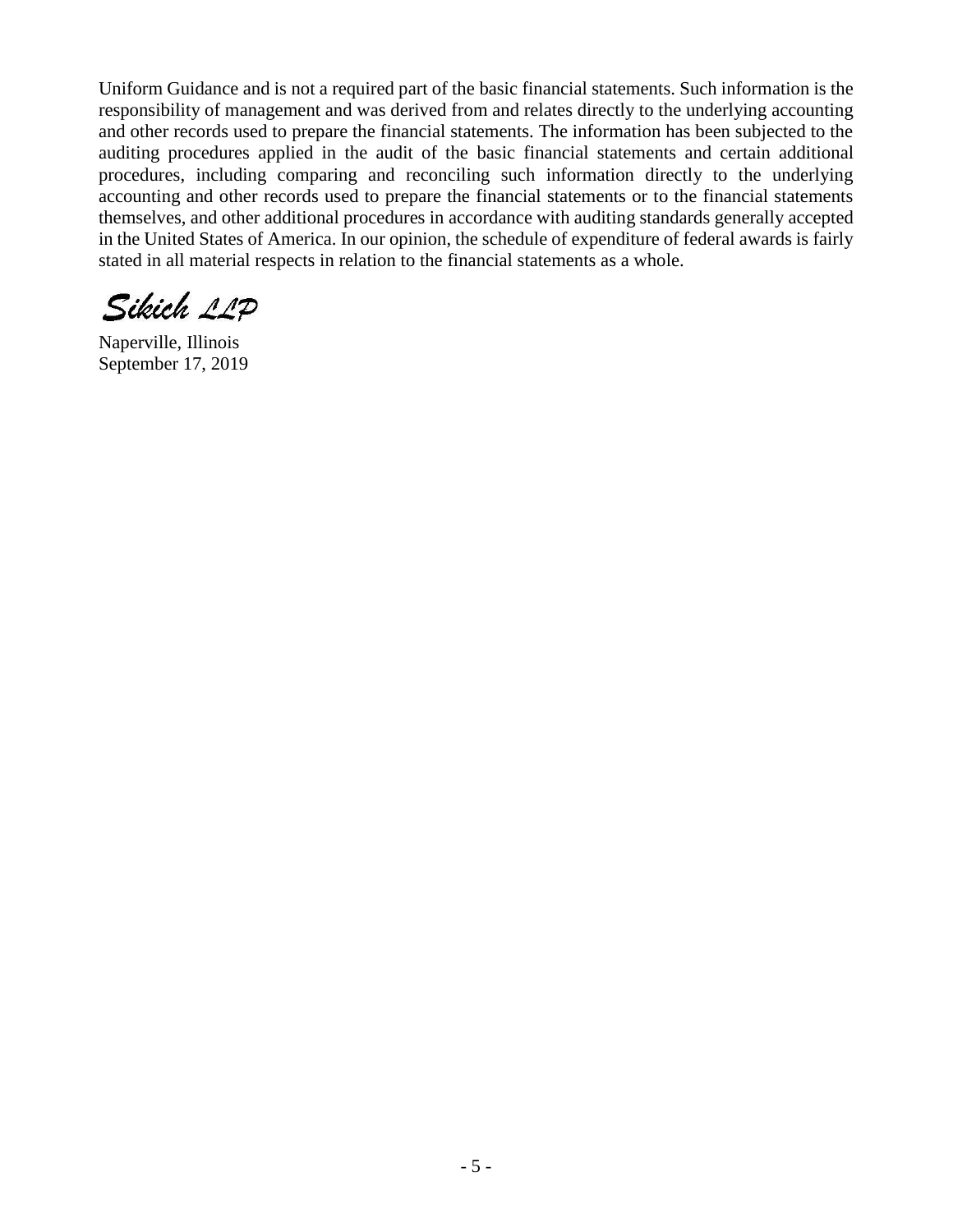#### SCHEDULE OF EXPENDITURES OF FEDERAL AWARDS

#### For the Year Ended June 30, 2019

| Federal<br><b>Grantor</b>                                    | <b>Pass-Through Grantor</b> Grant Name |                         | Federal<br>CFDA# | Expenditures |
|--------------------------------------------------------------|----------------------------------------|-------------------------|------------------|--------------|
| National Endowment for the Humanities Illinois State Library |                                        | <b>Grants to States</b> | 45.310           | \$ 1,936,144 |
| <b>TOTAL ALL FEDERAL AWARDS</b>                              |                                        |                         |                  | 1,936,144    |

#### **Notes to Schedule of Expenditures of Federal Awards**

- **Note A** The accompanying schedule of expenditures of federal awards is a summary of the activity of RAILS' federal award programs presented on the modified accrual basis of accounting in accordance with accounting principles generally accepted in the United States of America. Accordingly, revenues are recognized when the qualifying expenditure has been incurred and expenditures have been recognized when the fund liability has been incurred.
- **Note B** RAILS did not have any non-cash federal assistance or federal insurance in effect. RAILS did not provide any federal funds to any subrecipients and they did not elect the 10% de minimus indirect cost rate. RAILS did not have any outstanding federal loan with continuing compliance requirements.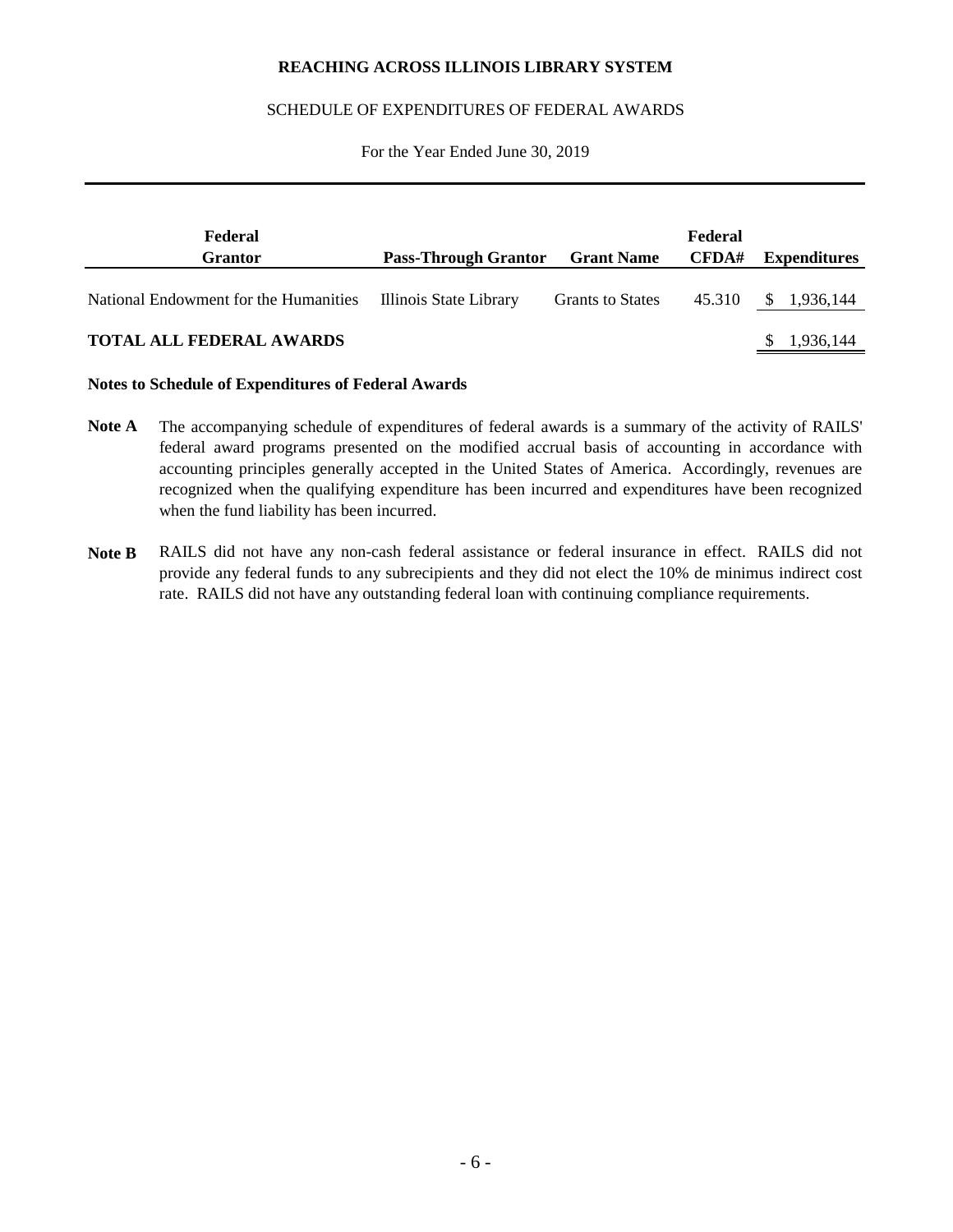# SCHEDULE OF FINDINGS AND QUESTIONED COSTS

For the Year Ended June 30, 2019

# **Section I - Summary of Auditor's Results**

# Financial Statements Type of auditor's report issued: *unmodified* Internal control over financial reporting:

| Material weakness(es) identified?                                                                                             | $\frac{\ }{\ }$ yes $\frac{\ }{x}$ no                                      |
|-------------------------------------------------------------------------------------------------------------------------------|----------------------------------------------------------------------------|
| Significant deficiency(ies) identified?                                                                                       | $yes \quad x \quad none reported$                                          |
| Noncompliance material to financial statements noted?                                                                         | $yes \quad x \quad no$                                                     |
| <b>Federal Awards</b>                                                                                                         |                                                                            |
| Internal Control over major federal programs:<br>Material weakness(es) identified?<br>Significant deficiency(ies) identified? | $yes \quad x \quad no$<br>$\frac{\ }{\ }$ yes $\frac{x}{\ }$ none reported |
| Type of auditor's report issued on compliance<br>for major federal programs:                                                  | unmodified                                                                 |
| Any audit findings disclosed that are required<br>to be reported in accordance with<br>2 CFR 200.516(a)?                      | $yes \t x no$                                                              |
| Identification of major federal programs:                                                                                     |                                                                            |
| $CFDA$ Number(s)                                                                                                              | Name of Federal Program or Cluster                                         |
| 45.310                                                                                                                        | <b>Grants to States</b>                                                    |
| Dollar threshold used to distinguish<br>between Type A and Type B programs:                                                   | 750,000<br>$\mathbb{S}^-$                                                  |
| Auditee qualified as low-risk auditee?                                                                                        | <u>x</u> yes<br>no                                                         |